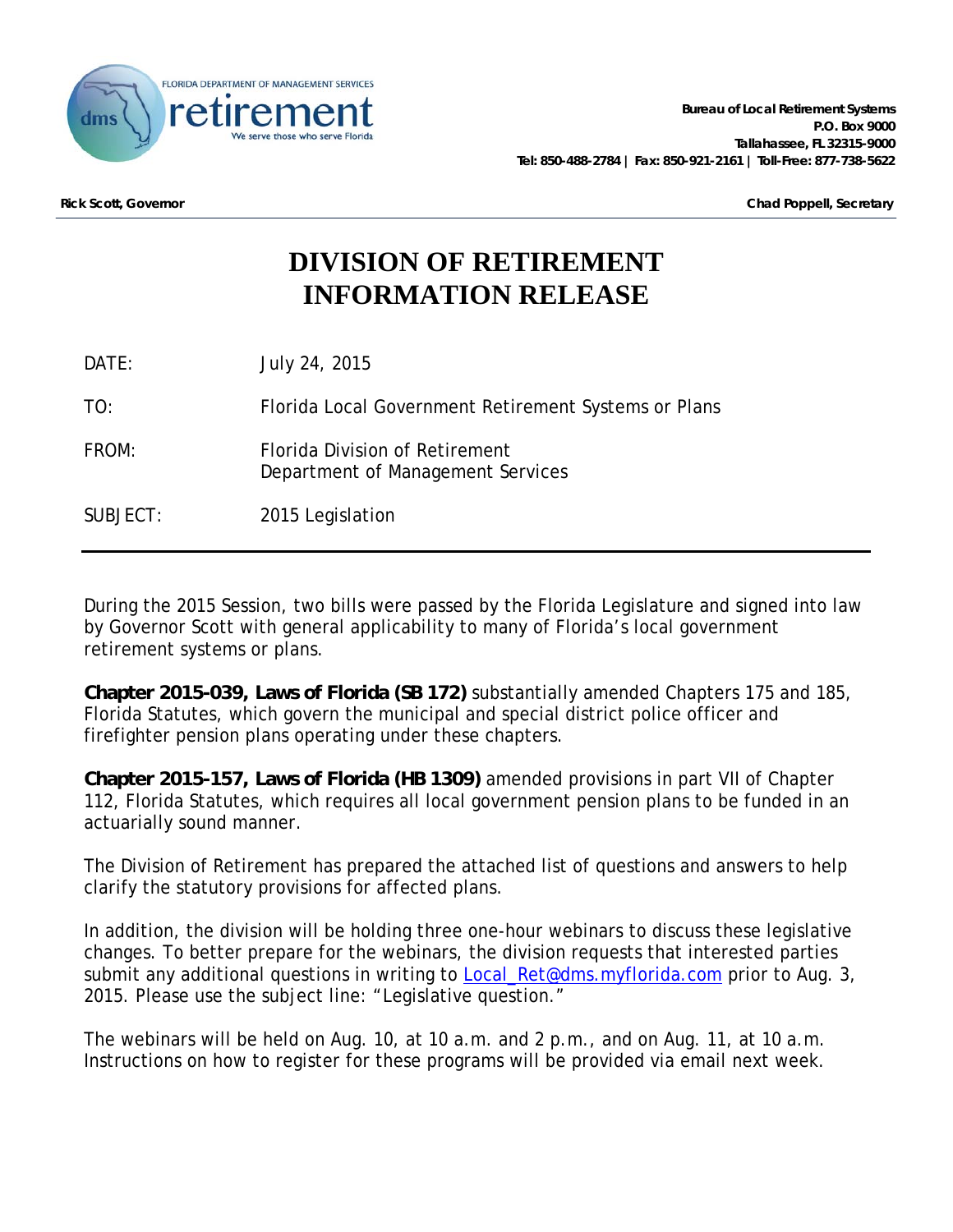# **Senate Bill 172 / Chapter 2015‐039, Laws of Florida**

## **Mutual Consent:**

1. **Question:** What does mutual consent mean and how is it demonstrated? Does a normal collective bargaining agreement that has not gone to impasse mean mutual consent, as expressed in SB 172? Do the collective bargaining agreements need to explicitly state that the use of premium tax revenues has been mutually agreed upon in the text of the collective bargaining agreement?

**Answer:** For non‐collectively bargained service, mutual consent requires approval of the terms of the agreement by the plan sponsor and a majority of the police officer or firefighter members of the plan. Members' consent must be determined in a ballot of the members of the plan. For collectively bargained service, mutual consent requires approval of the terms of the agreement by the plan sponsor and the members' collective bargaining representative. In either case, both parties must consent to the terms of the agreement without a contract imposition. The department urges participating plans to explicitly identify the existence of mutual consent and the terms to which the parties have mutually consented in the contract provisions, with signatures of authorized representatives from each contract party attesting specifically to the mutual consent. The annual report will contain a place for the plan board to represent to the department that the plan is, or is not, operating under a mutual consent agreement, and the terms of such agreement. Supporting documents must be submitted to the department upon creation or amendment of mutual consent provisions.

2. **Question:** Can the plan sponsor and members mutually consent to reduce benefits below the chapter minimums?

**Answer:** No. The statute specifically requires that chapter minimum benefits and standards must be met to engage in a mutual consent agreement, with the exception of plans that did not meet chapter minimums as of October 1, 2012.

3. **Question:** In the "mutual consent" provisions in ss. 175.351(1)(g) and 185.35(1)(g), what is the duration of the mutual consent agreement?

**Answer:** According to the statute, the "… mutually agreed deviation must continue until modified or revoked by subsequent mutual consent …" This means the mutual consent agreement, once entered, will remain in place until the parties (the collective bargaining representative or, if none, a majority of the plan members; and the plan sponsor) mutually consent to change or revoke the agreement.

4. **Question:** Can "mutual consent" be entered into retroactively? If a plan does not have a mutual consent agreement in place by October 1, 2015, can the agreement have an earlier effective date (back dated to October 1, 2015 or even earlier)? Can the agreement have an effective date prior to October 1, 2015? July 1, 2015?

**Answer:** In this initial year of implementation, agreements for mutual consent may be dated retroactively to October 1, 2015, or before; but may not be applied prior to the effective date of the law (July 1, 2015).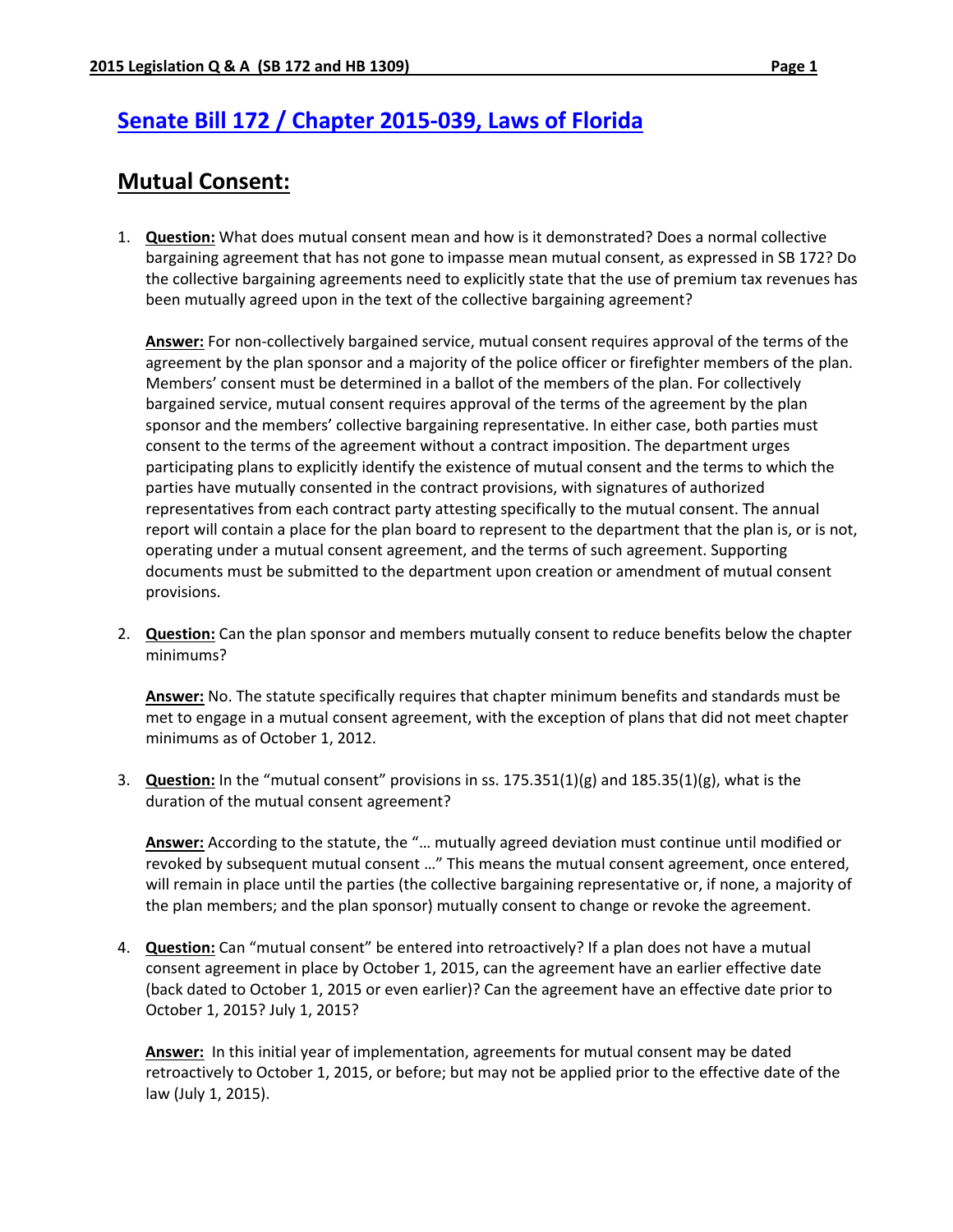### **Defined Contribution Plans:**

5. **Question:** For the defined contribution plans that are required to be established under SB 172, are there any requirements with respect to the method of dividing the premium tax distributions? Are there any requirements with respect to the ways in which these funds must be invested – by the board vs self‐directed? Will the plans just be required to establish a "share plan" in the same way all the other share plans have historically been created?

**Answer:** The statute does not specify the terms or method of creation of the defined contribution plans. "Share plans" have existed for a number of years and the parameters have historically been determined by local negotiation. The methods of allocating state revenues or investing the accounts are a matter of local determination. However, please note that in the case of self-directed share balances, sections 175.071(5) and 185.06(4), Florida Statutes, give the board of trustees the sole and exclusive authority and responsibility to ensure the proper operation of the retirement trust fund. This responsibility includes investing and reinvesting the plan assets in accordance with the statute, local ordinance and investment policy. The board may not delegate ultimate responsibility for this requirement and must continue to monitor such investments for compliance.

6. **Question:** Are there any restrictions on the defined contribution plan provisions with respect to vesting?

**Answer:** The vesting provisions for the defined contribution plan component of a local law plan should follow the statutory minimum 10 year vesting requirement.

7. **Question:** Can the required defined contribution plans be adopted by the board by uniform administrative rule for purposes of complying with Sections 175.351(6) & 185.35(6)? Special act plans or non‐collectively bargained plans may have difficulty meeting the October 1, 2015 deadline.

**Answer:** Sections 175.071(5) and 185.06(4), Florida Statutes, state that "… nothing herein shall empower a board of trustees to amend the provisions of a retirement plan without the approval of the municipality [or special fire control district]." Creation of a defined contribution component for a local law plan will require action on the part of the plan sponsor or state legislature, either creating the plan or explicitly delegating authority to the board to create the plan. Failure to comply with all the provisions of the chapter, including the requirement to create a defined contribution plan, could jeopardize receipt of insurance premium tax revenues, until the issue of non‐compliance is resolved. Therefore, if the plan complies with this requirement prior to the next premium tax distribution, the moneys will not be withheld.

### **Chapter Minimums:**

8. **Question:** What are the chapter minimum benefits that must be met for each participating plan?

**Answer:** See attached Exhibit B for a brief summary of chapter minimum benefits. Refer to sections 175.021 – 175.341, 175.361 – 175.401, 185.01 – 185.341, and 185.37 – 185.50, Florida Statutes for a complete list of chapter minimums. If the summary conflicts with the statute, the provisions of the statute will prevail.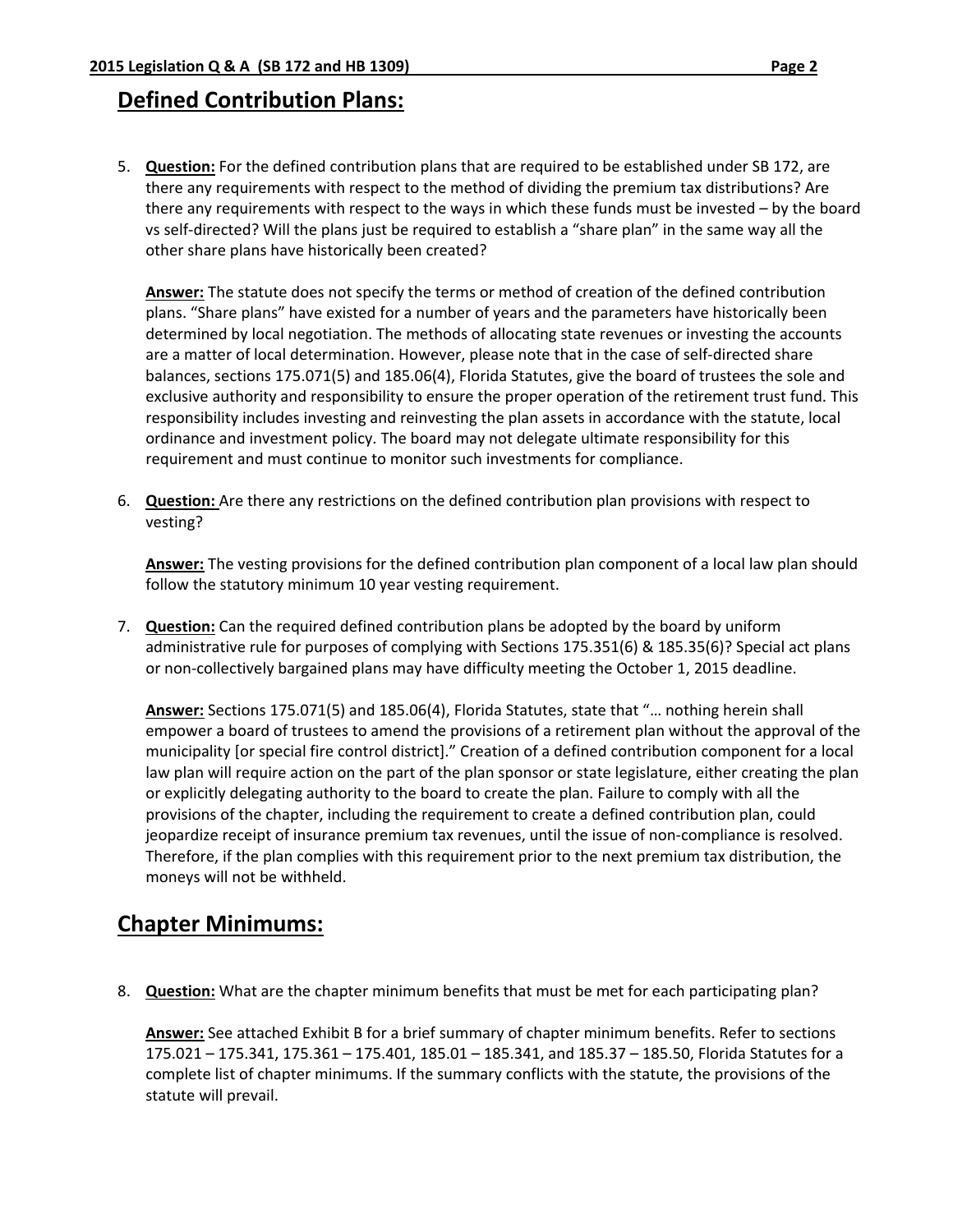9. **Question:** Are all participating plans required to meet all chapter minimum benefits and standards to be eligible for receipt of insurance premium tax revenues? Are there any exceptions?

**Answer:** All participating plans must meet all chapter minimum benefits and standards prior to receipt of the insurance premium tax revenues. Prior language which allowed compliance with minimums to be deferred until the state revenues become available to incrementally fund the cost of compliance (Naples letter language) has been deleted. There are three exceptions provided in SB 172 that allow benefits or standards below chapter minimums:

‐ Plans with a benefit accrual rate less than the new chapter minimum of 2.75 percent as of July 1, 2015, may maintain, but not reduce, that level of benefit. All other minimums must be met. This includes plans with a maximum benefit limitation. The benefit accrual rate exception ends if the benefit accrual rate is later increased to at least 2.75 percent.

‐ Plans operating under a mutual consent agreement for the use of premium tax revenues and that did not meet all chapter minimums as of October 1, 2012, may maintain, but not reduce, that level of benefits. All other minimums must be met. This exception continues as long as the mutual consent agreement is in place.

‐ Plans which reduced benefits below chapter minimums as a result of a reliance on a Department of Management Services (department) interpretation (Naples letter) between August 14, 2012 and March 3, 2015, may maintain, but not reduce, that level of benefits. The reliance must be evidenced by a written, specific collective bargaining proposal or agreement, or formal correspondence between the sponsor and department dated before March 3, 2015. This exception will expire on the earlier of October 1, 2018 or the effective date of a new collective bargaining agreement that is contrary the changes to the local law plan (i.e., the collective bargaining agreement corrects the benefit(s) that is below chapter minimums).

10. **Question:** For a plan that provides more than one tier of pension benefits, if the plan meets the 2.75 percent minimum multiplier for one tier, but not for the other, does that plan meet the chapter minimum benefit?

**Answer:** No. Unless each member of the plan is eligible to receive at least the chapter minimum benefit accrual rate for all years of credited service, the plan does not satisfy the chapter minimum. Such plan, if in effect on July 1, 2015, would meet the requirements for the exception to meeting the chapter minimum.

11. **Question:** The chapter minimum benefit accrual rate is defined to be, "… an amount equal to the number of his or her years of credited service multiplied by 2.75 percent of his or her average final compensation …" To meet this chapter minimum, must the plan provide at least a 2.75 percent multiplier for all years of credited service, or only prospectively from the date of implementation?

**Answer:** The minimum chapter benefit requires an accrual rate equal to 2.75 percent for *all years* of credited service. The minimum is not met if some members of the plan have less than that benefit for any parts of service, including as the result of a maximum benefit limitation.

12. **Question:** How will plans demonstrate compliance with chapter minimums and allocations of insurance premium tax revenues?

**Answer:** The annual report will be updated to reflect the changes enacted by SB 172. Among the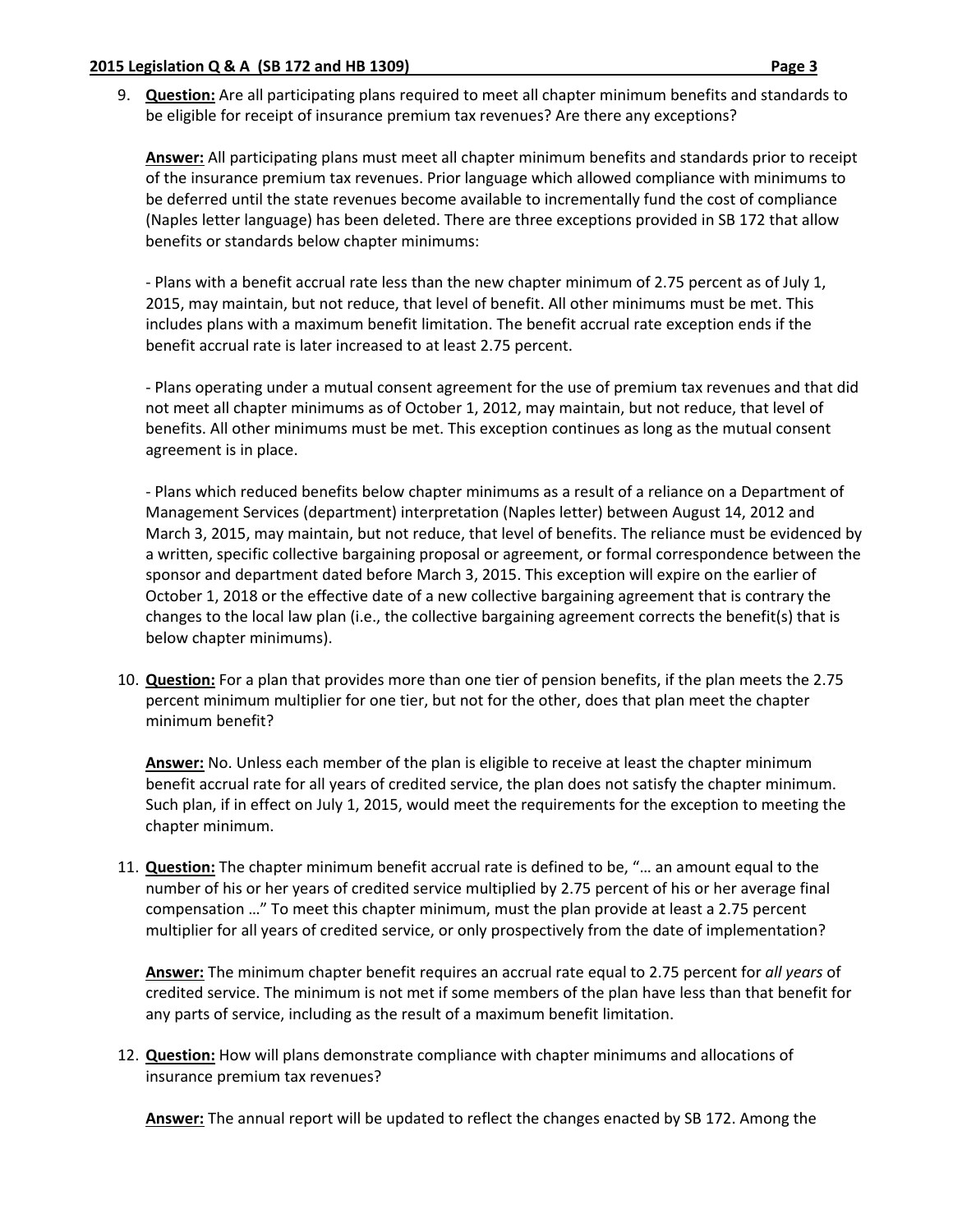representations and disclosures included on the annual report to allow the department to determine compliance will be:

- ‐ Does the plan meet all chapter minimums?
- ‐ Is the plan operating under the Naples letter interpretation?
- ‐ Has the plan established a mutual consent agreement, and if so, how the premium tax moneys are being applied?
- ‐ Does the plan operate under a collective bargaining agreement?
- ‐ Has the plan entered into a new collective bargaining agreement since July 1, 2015?
- ‐ Has the plan established the required defined contribution plan, and its date of creation?

### **Use of Premium Tax Revenues without Mutual Consent:**

13. **Question:** Which distribution is meant by "the revenues received for calendar year 2002 or 2012?"

**Answer:** The revenues received for the 2002 calendar year were distributed in the summer of 2003 (on or around October 1, 2003 for the firefighters' supplemental distribution). The revenues received for the 2012 calendar year were distributed in the summer of 2013 (on or around October 1, 2013 for the firefighters' supplemental distribution).

14. **Question:** Do participating plans created after March 1, 2015 have a "base premium tax revenue"?

**Answer:** No. Plans created after March 1, 2015, must split the money equally between defined contribution and defined benefit plan benefits, in the absence of a mutual consent agreement to the contrary.

15. **Question:** The statute says the effective date of the changes for the use of premium tax moneys in sections 175.351(1) and 185.35(1), F.S., is October 1, 2015 for non-collectively bargained service, or "upon entering into a collective bargaining agreement on or after July 1, 2015". Does that mean the date the agreement is enacted (signed) or the effective date?

**Answer:** The date referenced by "upon entering into a collective bargaining agreement on or after July 1, 2015" is the date on which the terms of the agreement are effective, which may or may not be the date the agreement is signed and could be a prior date.

16. **Question:** Applicability of statutory provisions to various plan types: Are the following plan types required to create a defined contribution plan and comply with the other provisions in sections 175.351 and 185.35?

### **Answer:**

a) "Chapter Plans" ‐ The provisions of sections 175.351 and 185.35 only apply to "local law" plans. "Chapter plans" are not required to create defined contribution plans or adhere to the statutory specifications for use of insurance premium tax revenues.

b) Closed plans - Closed plans are not statutorily exempted from compliance with these provisions.

c) "Deemed to comply plans" ‐ The changes enacted by SB 172 do not appear to have amended the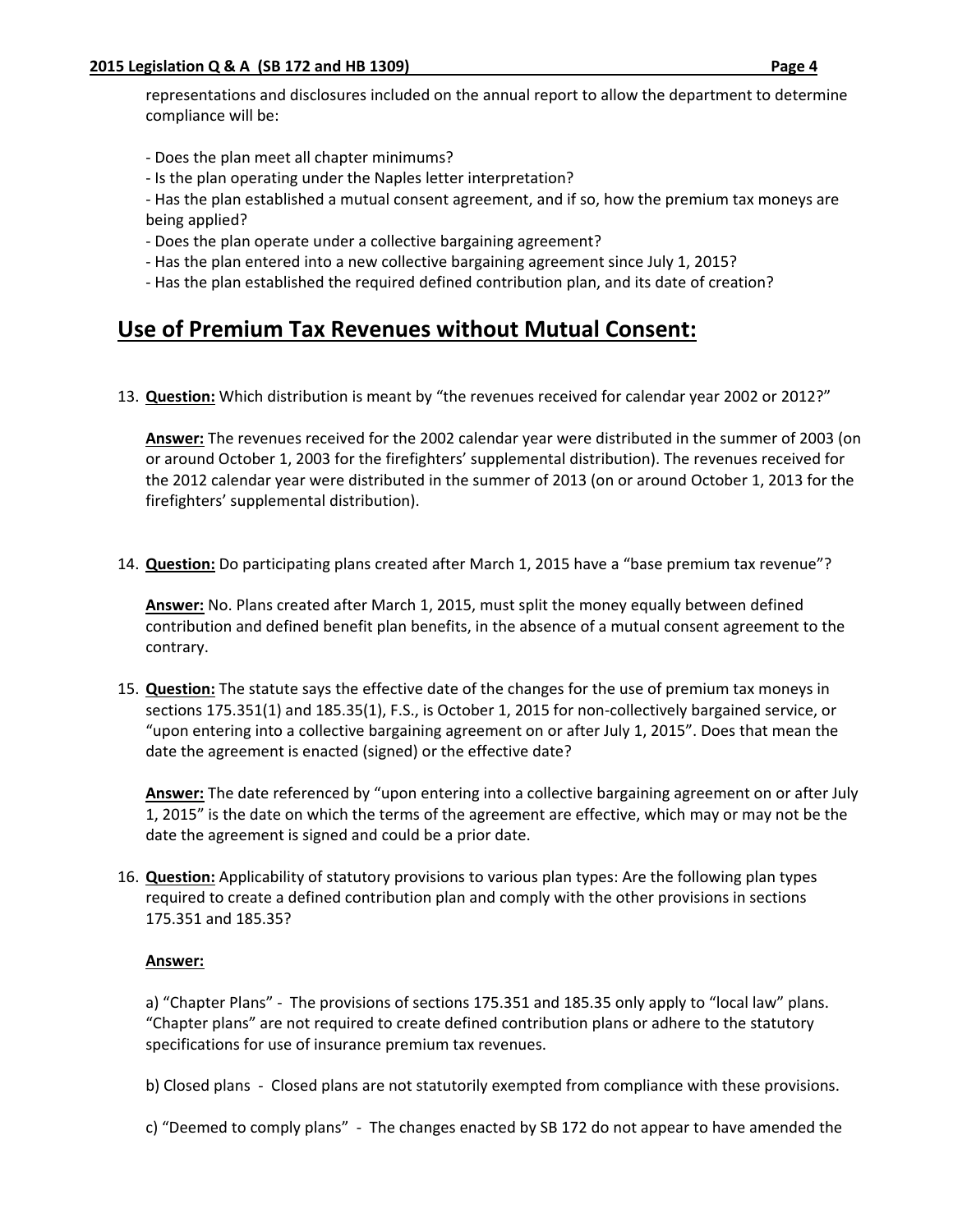#### **2015 Legislation Q & A (SB 172 and HB 1309) Page 5**

applicability of this exemption for plans that were created by special act prior to May 27, 1939, that are "deemed to comply" with the provisions of the chapter. However, it should be noted that the bill specifically requires submission of a detailed accounting report and administrative expense budget for such plans.

17. **Question:** How is the "full annual cost" of benefits in excess of minimums discussed in ss. 175.351(1)(c) and 185.35(1)(c) to be determined? How will compliance with this requirement be demonstrated?

**Answer:** The actuary must provide a calculation of the annual cost of plan benefits that exceed the chapter minimum benefits. This will be provided as a component of the plan's annual report in the actuary's confirmation of the use of premium tax revenues. This amount may be calculated directly, or by subtracting the calculated cost of a chapter minimum benefits plan from the total plan funding requirement. Please refer to prior guidance on a possible methodology for calculating a minimum plan's cost (attached Exhibit A).

18. **Question:** The statute uses two phrases to describe plan benefits above the minimums: "other retirement benefits in excess of the minimum benefits" and "benefits that are not included in the minimum benefits." What is the difference between these two phrases?

**Answer:** For purposes of use of the insurance premium tax revenues, the department does not interpret any distinction between the two phrases. Any benefit that is provided by the plan that is in excess of, or in addition to, the chapter minimums satisfies either phrase, including the use of premium taxes to provide a defined contribution benefit that supplements the minimum defined benefit.

19. **Question:** When is the deadline for a plan to achieve a mutual consent agreement, or else be required to use the default premium tax allocation? When is the deadline to establish the defined contribution plan?

#### **Answer:**

For non‐collectively bargained plans, October 1, 2015.

For collectively bargained plans, the effective date of next collective bargaining agreement after July 1, 2015.

For plans that are in the process of establishing their initial collective bargaining agreement, the earlier of October 1, 2015, or the effective date of the initial collective bargaining agreement.

For special act or supplemental plan municipality plans with an agreement for the use of premium tax revenues, the mutual consent deviation is automatic as of July 1, 2015.

For supplemental plans in existence on March 1, 2015, the defined contribution plan is automatic as of the effective date of the bill (July 1, 2015).

20. **Question:** For premium taxes received above the base year amount, but less than the amount received for calendar year 2012, that exceed what is required to fund benefits "not included in the minimum benefits", it must be divided 50/50 as described in ss. 175.351(1)(b) and 185.35(1)(b), F.S. What happens if the base year amount exceeds the amount required to "fund minimum benefits or other retirement benefits in excess of the minimum benefits"?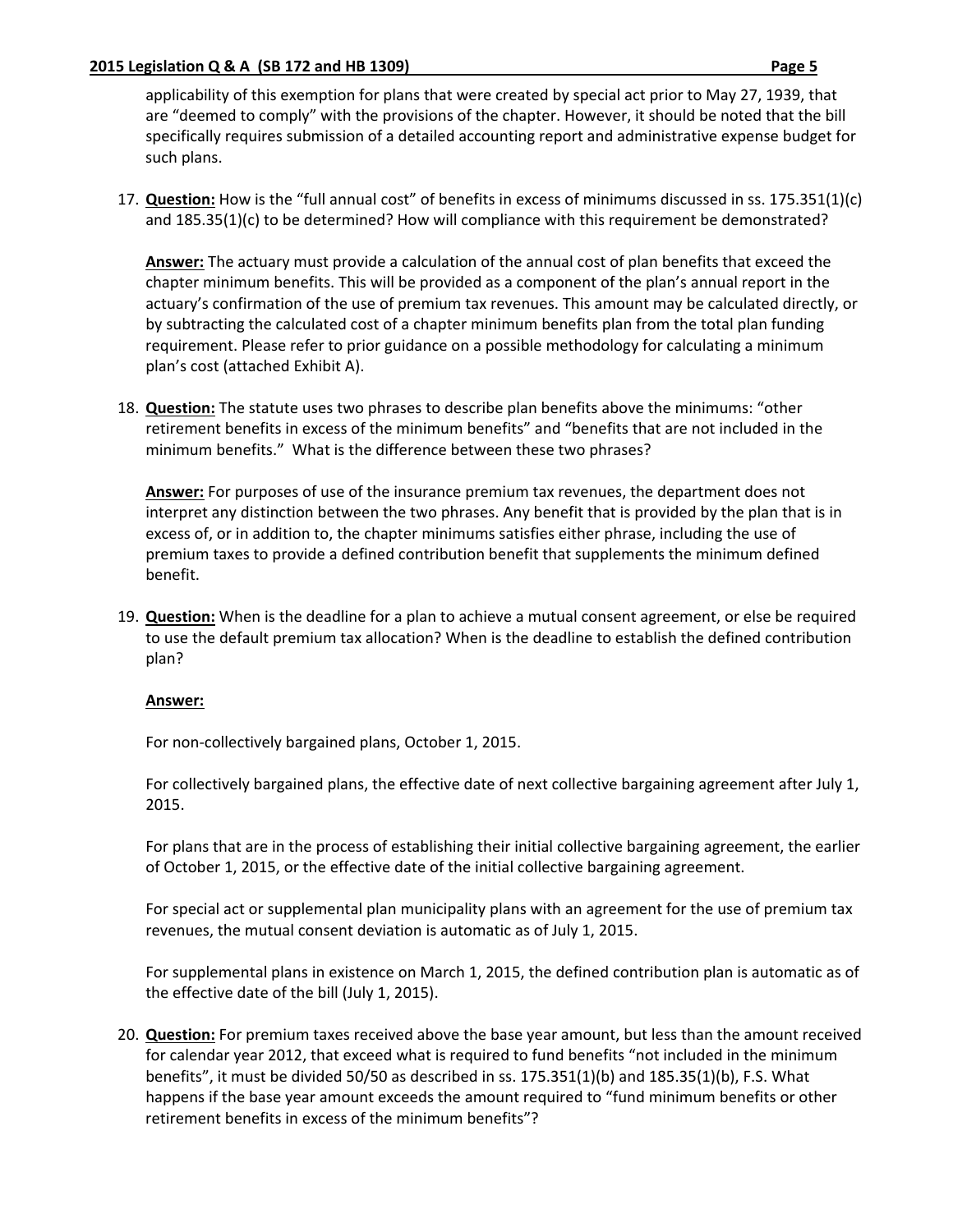**Answer:** Any premium taxes in excess of the amounts allocated to fund minimum benefits and other retirement benefits in excess of the minimums, as determined by the plan sponsor, may be applied at the discretion of the plan sponsor toward current year benefits (either defined benefit or defined contribution), as an immediate reduction of UAL balance, or reserved as a prepaid sponsor contribution toward future required funding.

21. **Question:** The premium tax distributions have been separated into three "pots" of money: the base year amount, the amount between the base amount and the 2012 distribution amount, and the amounts in excess of the 2012 distribution. Once the cost of minimum benefits has been satisfied, is there a prescribed order of application of the pots of funds? In other words, does the entire base amount have to be used for benefits in excess of the minimums before any of the amount between base and 2012 can be applied? If the amount between base and 2012 is applied first, it could result in a remainder of funding in the base amount.

**Answer:** The order of application of the "pots" of funding is determined by the plan sponsor.

22. **Question:** If a collectively bargained plan does not enter into a new collective bargaining agreement between July 1, 2015 and October 1, 2015, will the bill affect the distribution and allocation of the premium taxes received for calendar year 2014 (distributed in the summer of 2015)?

**Answer:** No. The bill will not affect this year's distribution and allocation. The annual report will be updated to reflect the changes implemented by SB 172, but many of the changes will not impact the 2015 Annual Report that will be submitted to the department in March 2016.

If a plan does enter into a new collective bargaining agreement between July 1, 2015 and October 1, 2015, particularly if the agreement occurs between July 1, 2015 and the date of the 2014 distribution (summer 2015), please contact the department to discuss your plan.

23. **Question:** Sections 175.351(1)(f) and 185.35(1)(f), F.S, permits plans with benefits above or not included in the chapter minimums to reduce them, as long as the 2.75 percent minimum accrual rate is met. Premium tax moneys saved by the benefit reduction are divided 50/50 as described in ss. 175.351(1)(b) and 185.35(1)(b), F.S.

How do the exceptions related to supplemental plans work?

### **Answer:**

a) Supplemental plan benefits in effect as of September 30, 2014 may not be reduced or included in this calculation. This means that the formula for allocating funds to the supplemental plan in effect on that date must be maintained.

b) The amount of any additional premium tax revenues distributed to a supplemental plan for the 2012 calendar year may not be reduced or included in this calculation. This establishes a threshold dollar level that can't be reduced as a result of the benefit reduction.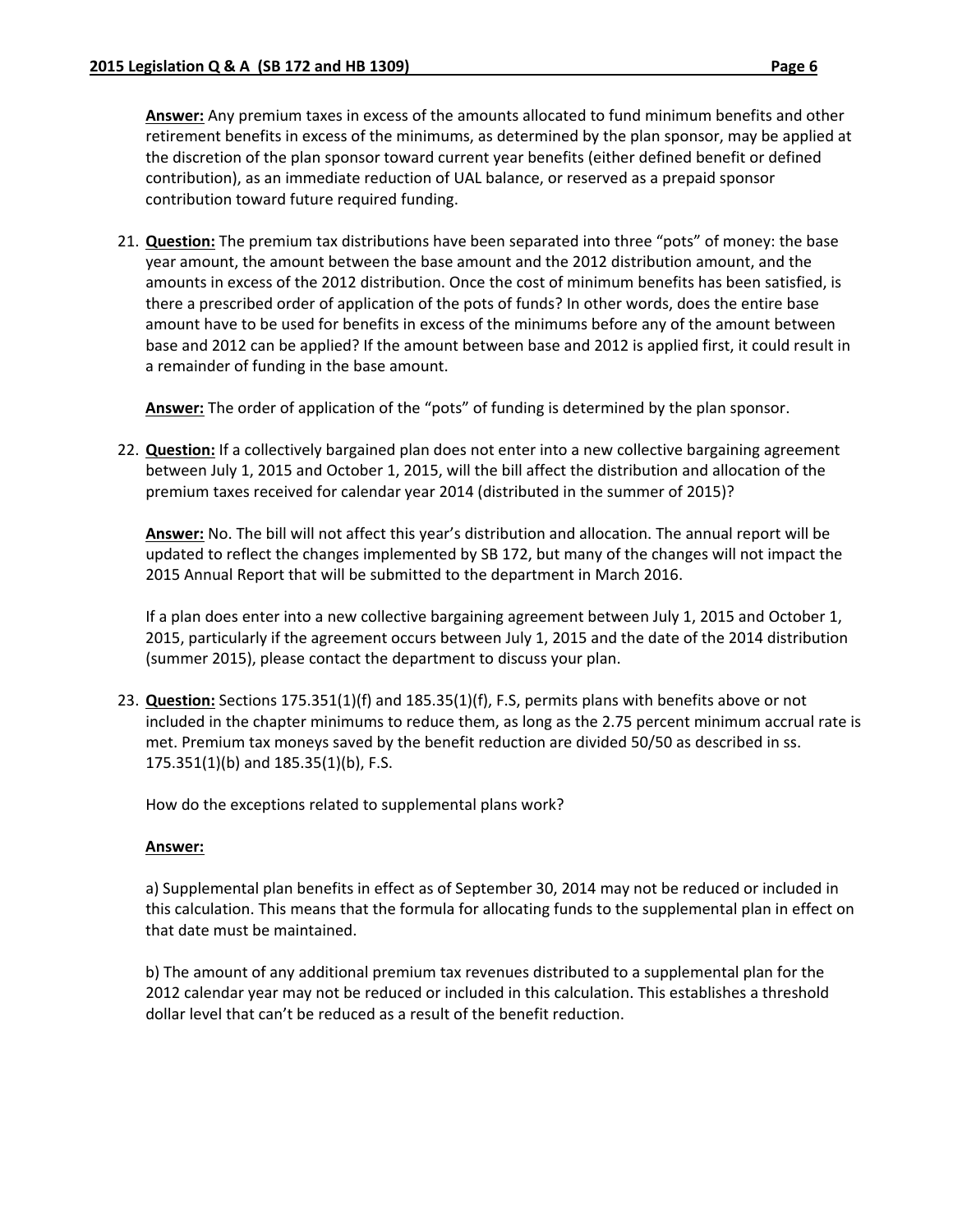24. **Question:** In ss. 175.351(7) and 185.35(7), a plan sponsor that has relied upon a department interpretation (Naples letter) and implemented or proposed a change to a local law plan below chapter minimum benefits between August 14, 2012 and March 3, 2015, may continue to rely upon that interpretation until the earlier of October 1, 2018 or a new collective bargaining agreement after July 1, 2015, that "is contrary to the change to the local law plan." However, the reliance must have been supported by written collective bargaining documents or formal correspondence with the department dated before March 3, 2015.

a) How will a plan demonstrate that it is operating under a reliance on the August 14, 2012, DMS interpretation (Naples letter)?

**Answer:** A plan that corresponded with the department prior to March 3, 2015, describing the specific changes or proposed changes, will be assumed to qualify for this exception. A plan with a collective bargaining agreement or proposal during the eligible time frame that described the specific changes or proposed changes may identify its reliance on the Naples letter on the actuary's confirmation of the use of premium tax revenues, which demonstrates how the premium tax moneys are being applied. Supporting documents may be requested to confirm eligibility.

b) How long does the exemption from meeting the chapter minimums last and/or under what conditions does the exemption end?

**Answer:** If a plan operating under this exemption enters into a new collective bargaining agreement before October 1, 2018, that is "contrary to the changes to the local law plan" (i.e., it corrects the issue of non‐compliance with chapter minimums), then the exemption for that benefit ends. If the new collective bargaining agreement maintains the issue of non‐compliance with chapter minimums, then the exemption remains in effect. However, in all cases, the exemption will expire at the very latest on October 1, 2018, and any collective bargaining agreement then in effect must recognize that the plan benefits must be amended as of October 1, 2018 to correct the issue of non‐compliance with chapter minimums to maintain eligibility for receipt or premium tax revenues.

c) When the issue of non‐compliance is corrected, will the correction be applied prospectively only, or retroactively as well to the period of time covered by the non‐compliance?

**Answer:** Returning the plan to compliance with chapter minimums may be effected on a prospective basis for all benefits, except the minimum benefit accrual rate, which requires a 2.75 percent multiplier for all years of credited service.

25. **Question:** If a plan meets all minimum benefits except the 2.75 percent minimum benefit accrual rate based on a reliance on the department's interpretation (Naples letter), does that minimum benefit exception expire on October 1, 2018? If the plan fails to meet several chapter minimums, including the accrual rate, does the exception for all other minimums expire on October 1, 2018, but the accrual rate exception continue on?

**Answer:** If a plan meets all minimum benefits except the 2.75 percent minimum benefit accrual rate on July 1, 2015, that exception will continue to apply, whether or not the plan relied on a department interpretation (Naples letter). The exception for all other missing minimums will expire on October 1, 2018, at the latest.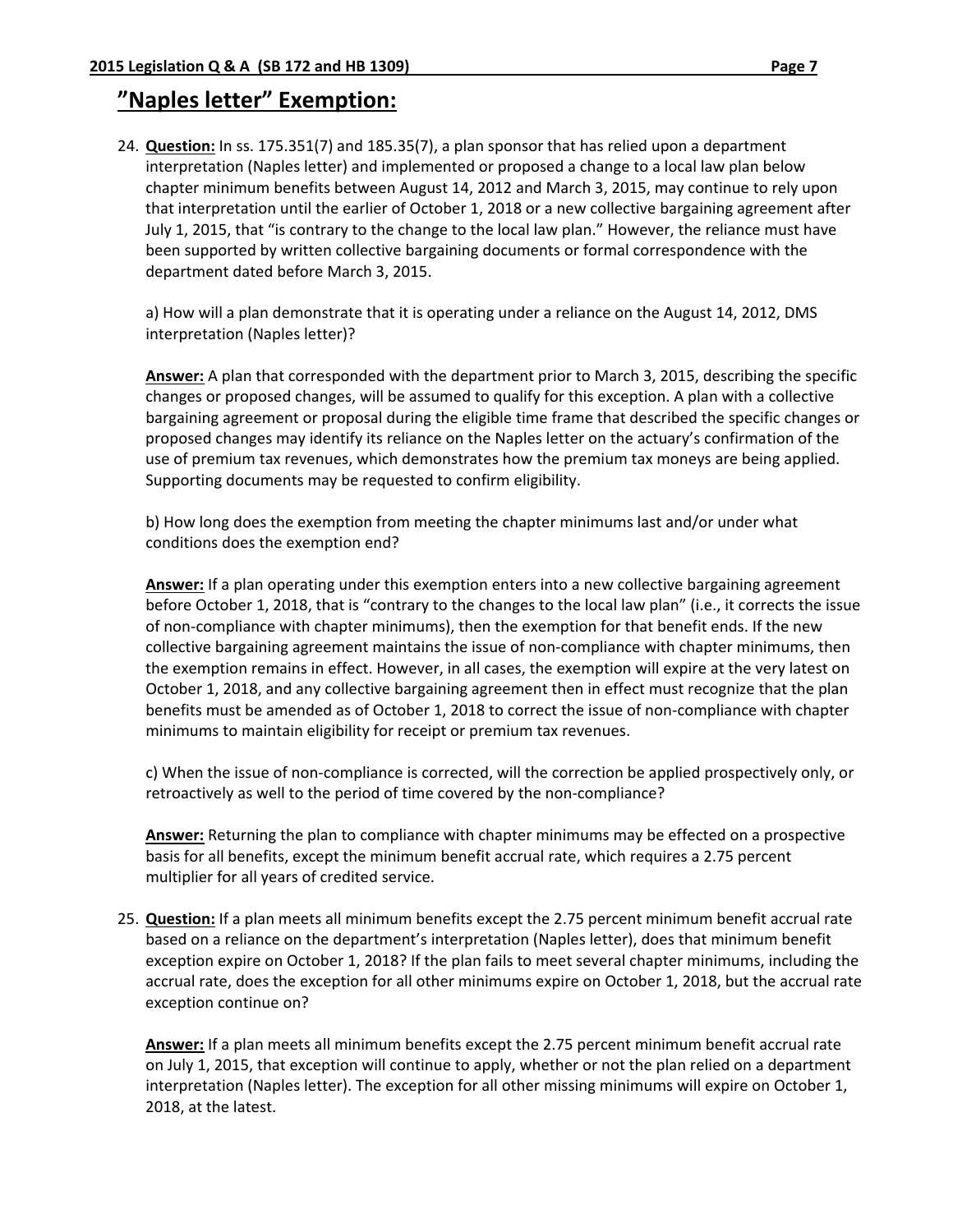### **Detailed Accounting Report and Administrative Expense Budget:**

26. **Question:** Plans are required to prepare a "detailed accounting report" and "administrative expense budget", and provide copies to the plan sponsor and the department (in the case of the accounting report), as well as make it available to plan members, and post it to the web. The budget must be provided before the beginning of the "fiscal year". To which "fiscal year" does the bill refer – the sponsor's or the plan's? When must the accounting report be submitted?

**Answer:** The budget must be provided prior to the beginning of the plan's fiscal year, which will be October 1, in most cases. The accounting report must accompany the plan's annual report to the division, which is due on March 15 of the following year, to demonstrate compliance with the statutory provision prior to release of the premium tax revenues. No deadline is specified in the statute for submitting the report to the plan sponsor but if the plan has the report available to submit to the state, the plan should also provide a copy to the sponsor at that time.

27. **Question:** In sections 175.061(8)(a) and 185.05(8)(a), Florida Statutes, the "detailed accounting report" is minimally required to include line items for all administrative expenses for "… legal counsel, actuary, plan administrator, and all other consultants, and all travel and other expenses paid to or on behalf of the members of the board of trustees or anyone else on behalf of the plan." No specific criteria are established for the content of the "administrative expense budget".

a) Does the administrative expense budget have to be broken out to a specific level of detail, or is one lump sum estimate of administrative expenses for the year sufficient?

**Answer:** Although the exact format is not specified, the department encourages participating plans to provide a budget that is similar in detail to the requirements specified for the detailed accounting report and which follows the generally accepted accounting principles used for reporting administrative expenses in the plan's audit or city's CAFR. This will help to ensure a transparent process for planning and tracking administrative expenses.

b) Are there any requirements in place to ensure the reasonableness of the board's administrative expense budget?

**Answer:** The report and budget items are disclosures that are prepared under the board of trustees' sole and exclusive responsibility to administer the plans. The boards, as fiduciaries to the plan, are required to "…. defray reasonable expenses of administering the plan".

c) Are either the detailed accounting report or the administrative expense budget required to disclose fixed or variable investment manager fees?

**Answer:** There does not appear to be a requirement regarding disclosures of investment expenses.

d) Is the performance evaluator hired by the boards to evaluate the performance of professional money managers at least on a triennial basis included in the administrative expenses or investment expenses for purposes of the report and budget?

**Answer:** For questions regarding classification of plan expenses, please consult with your plan auditor or follow prior practices (e.g., Where have they historically been classified? Have the performance consultant fees typically been subtracted when computing investment earnings, net of investment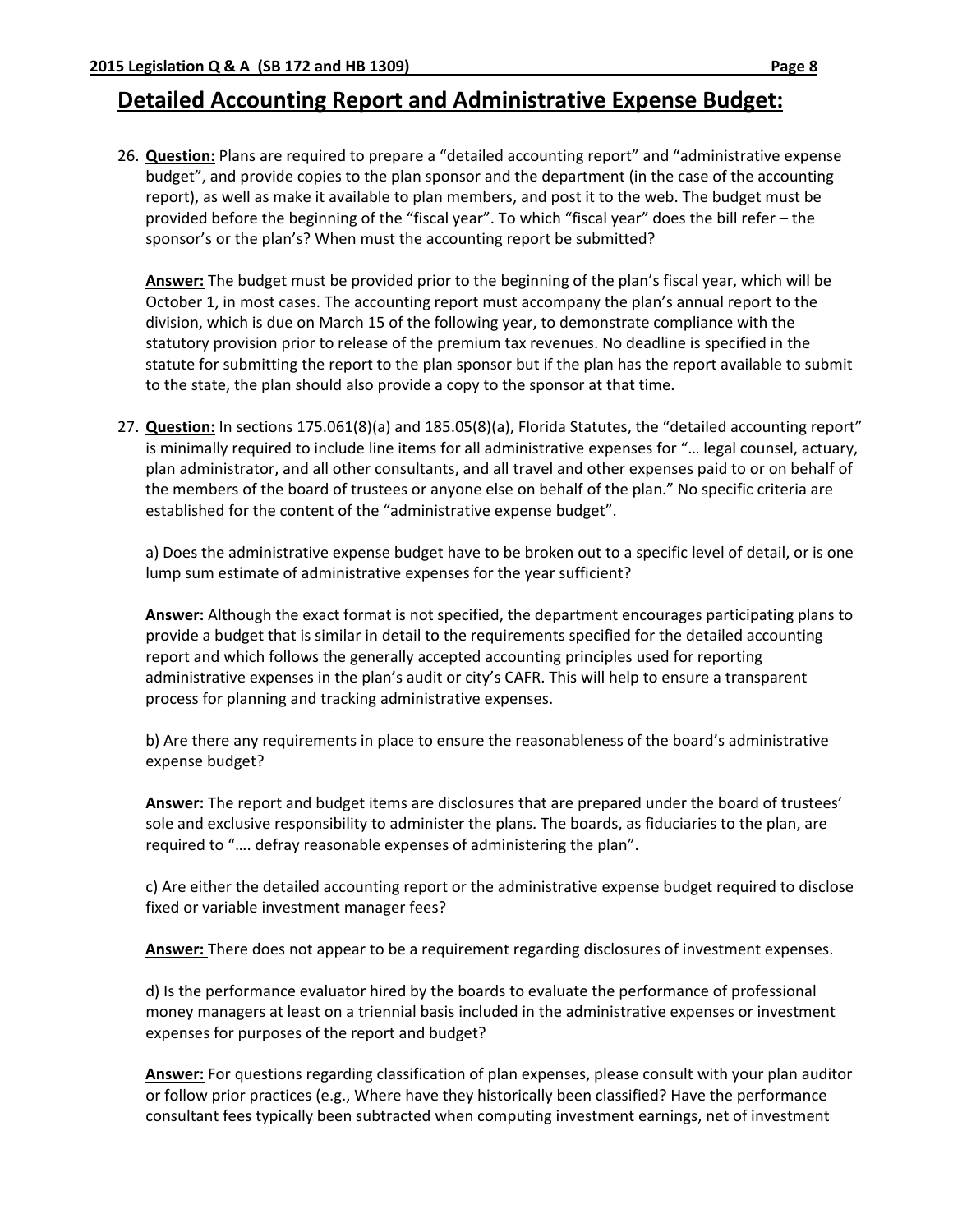#### expenses?

e) What constitutes making the report and budget available to plan members? Would the requirement be satisfied if the documents were available at the board of trustees' office or the city finance office?

**Answer:** The board is required to provide a copy of the report and budget to the plan sponsor, but is only required to make them available to the plan members. This may be accomplished in a variety of ways, including circulating the documents in common areas frequented by plan members, placing them on the board's website, if one exists, and making them available to plan members on request.

28. **Question:** Sections 175.061(8)(a)2 and 185.05(8)(a)2, F.S., require that the board provide a copy of the updated budget, if it is amended by the board. Under what circumstances must the revised budget be provided?

**Answer:** The board, as the sole and exclusive administrator of the pension fund, must determine when or if the budget requires revision. The board may wish to request guidance on this issue from its advisors.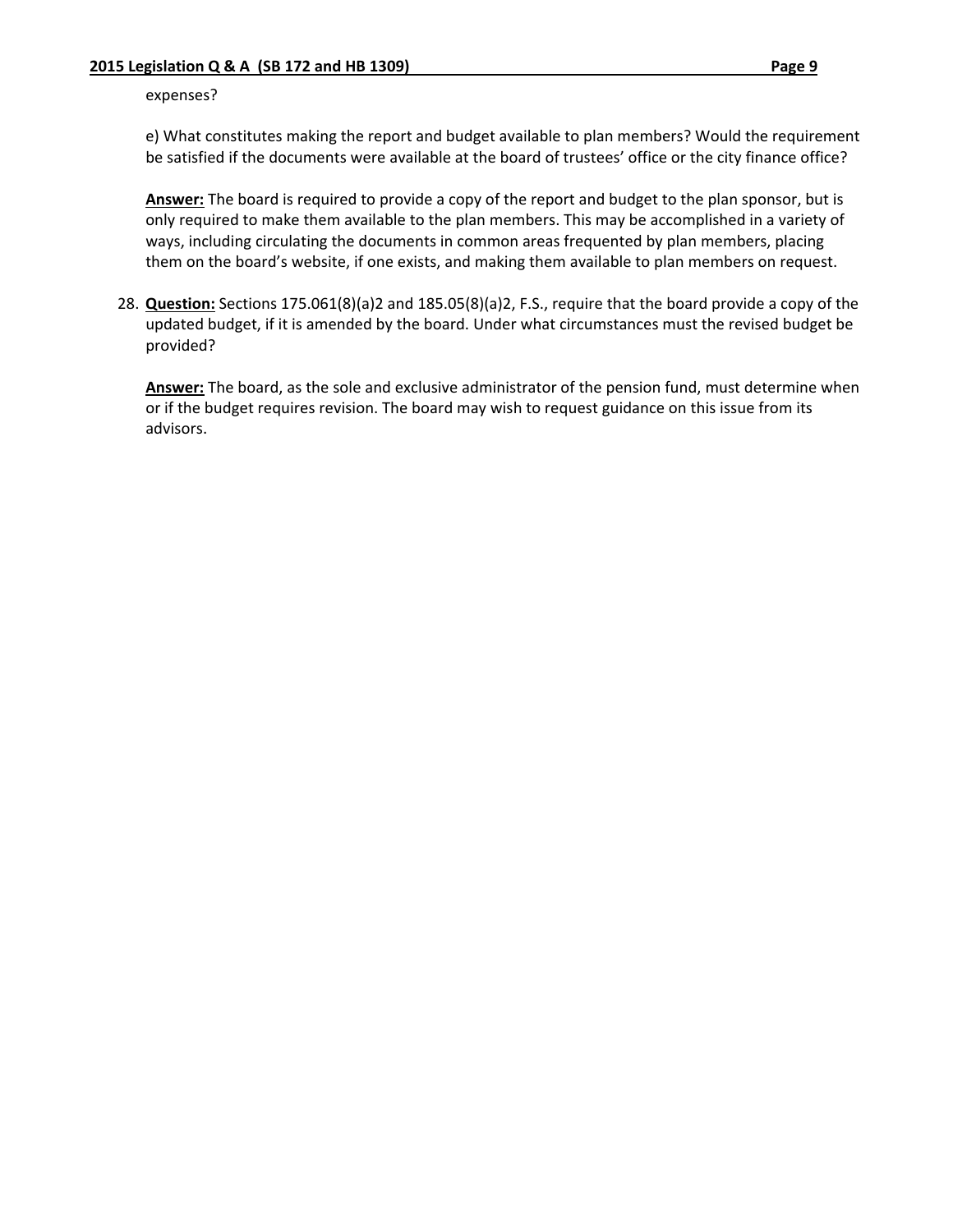# **House Bill 1309 / Chapter 2015‐157, Laws of Florida**

1. **Question:** Section 112.63(1)(f), Florida Statutes, requires that plans must use the mortality tables and methodology employed by the Florida Retirement System (FRS) in one of its two most recently published actuarial valuation reports, effective January 1, 2016. How does the department interpret the effective date of this requirement?

**Answer:** Plans are required to use the prescribed mortality tables and methodology for all actuarial reports with a valuation date on or after January 1, 2016. For most plans, this will mean that the valuation report as of October 1, 2016, will be the first report to which this requirement applies.

2. **Question:** The FRS valuation report for June 30 plan year end is usually published in December. How does the department interpret which FRS reports constitute "either of the two most recently published actuarial valuation reports…"?

**Answer:** This means either of the two most recently published FRS actuarial valuation reports as of the local plan valuation date. Therefore, when preparing the actuarial valuation report as of October 1, 2016, the two most recently published actuarial valuation reports of the FRS would be the reports that were published in December 2015 (as of June 30, 2015) and December 2014 (as of June 30, 2014).

3. **Question:** How will the plan actuaries know which mortality tables and methodology the FRS has used in its two most recently published reports?

**Answer:** The department will make the FRS actuarial valuation reports available and disclose the mortality tables and methodology used on its website.

4. **Question:** How often does the FRS update its mortality tables and methodology?

**Answer:** The FRS has historically updated its mortality assumptions once every five years. The assumptions were last updated as of the June 30, 2014 valuation report that was published in December 2014.

5. **Question:** What impact, if any, does the date change in section 112.664(1), F.S. have to the additional actuarial disclosures that were initially introduced in the 2013 Senate Bill 534?

**Answer:** *Effective January 1, 2016*, the provisions of section 112.664(1), F.S., were amended to require submission of the disclosures "within 60 days after receipt of the certified actuarial report submitted after the close of the plan year that ends on or after December 31, 2015 ..." Since the revised language does not go into effect until after the date change is already applicable, the amendments to this section do not have any impact on the disclosures that are required to be submitted in the original language introduced by Senate Bill 534. These disclosures are required to be submitted within 60 days of receipt of the specified actuarial valuations or April 29, 2015, whichever occurs later, as further clarified in chapter 60T‐1.0035, Florida Administrative Code.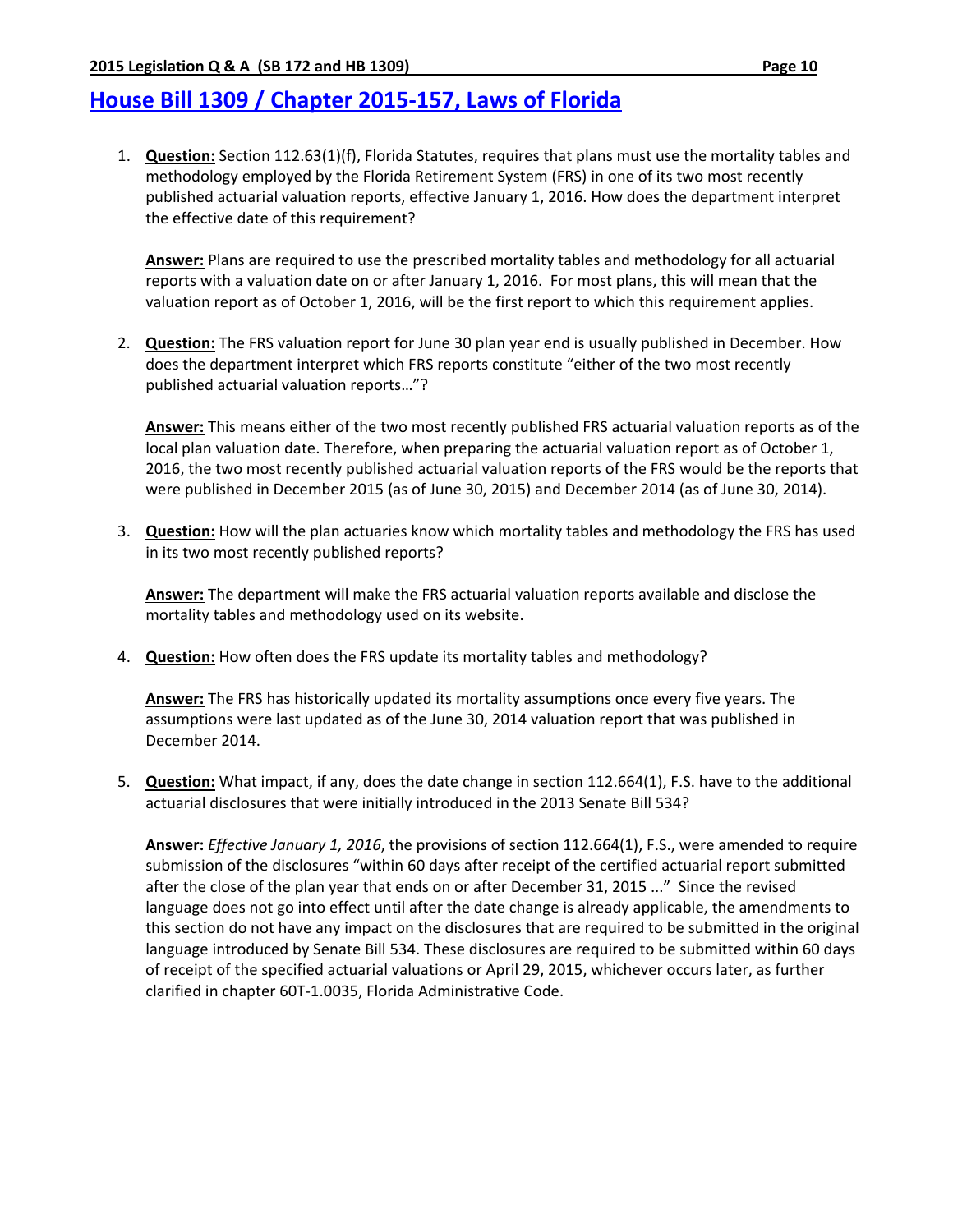### **EXHIBIT A – Sample calculation of cost of a minimum benefits plan**

When calculating the cost required to fund a chapter minimum benefit plan, the following method is acceptable, but it is not necessarily the only acceptable way. Other methods will be considered on a caseby-case basis to ensure compliance with applicable statutes and rules.

### **Sponsor Cost of a minimum benefit plan**

To demonstrate compliance with 175.351(2) and 185.35(2), F.S., the plan actuary should value the plan using the minimum chapter benefits and standards, including a 2.75 percent accrual rate, 10-year-certain form of benefit, etc. Employee contributions should be included at the current rate, subject to a 5 percent minimum employee contribution rate. Inactive participants should be valued assuming their benefits as determined by the chapter minimums, with the exception of the benefit commencement date. The benefit commencement date for inactive participants should use the actual date of benefit commencement based on plan provisions. The normal cost (NCmin) and accrued liability (ALmin) shall be determined using the individual entry age normal funding method. The assumptions used should be the same as those used in the most recent actuarial valuation.

Plan assets used to determine the unfunded liability in the calculation shall be based on the actuarial value of Plan assets (AV) used to determine the minimum funding costs of the Plan multiplied by an adjustment factor. The adjustment factor shall equal the ALmin divided by the total plan accrued liability (AL) using the traditional entry age normal funding method. In cases where there has been an improvement in plan benefits within the last three (3) plan years, the AL for purposes of this adjustment shall be based on the AL using the plan provisions prior to the benefit improvement.

 $AV_{min} = AV * (AL_{min}/AL)$ 

$$
UAL_{min} = AL_{min} - AV_{min}
$$

The sum of the normal cost (NCmin) and the 30-year amortization of the unfunded actuarial accrued liability (UALmin) shall be defined as the cost of a minimum benefit plan. Any companion plans, such as a defined contribution plan, should be ignored in determining the cost of this minimum benefit plan.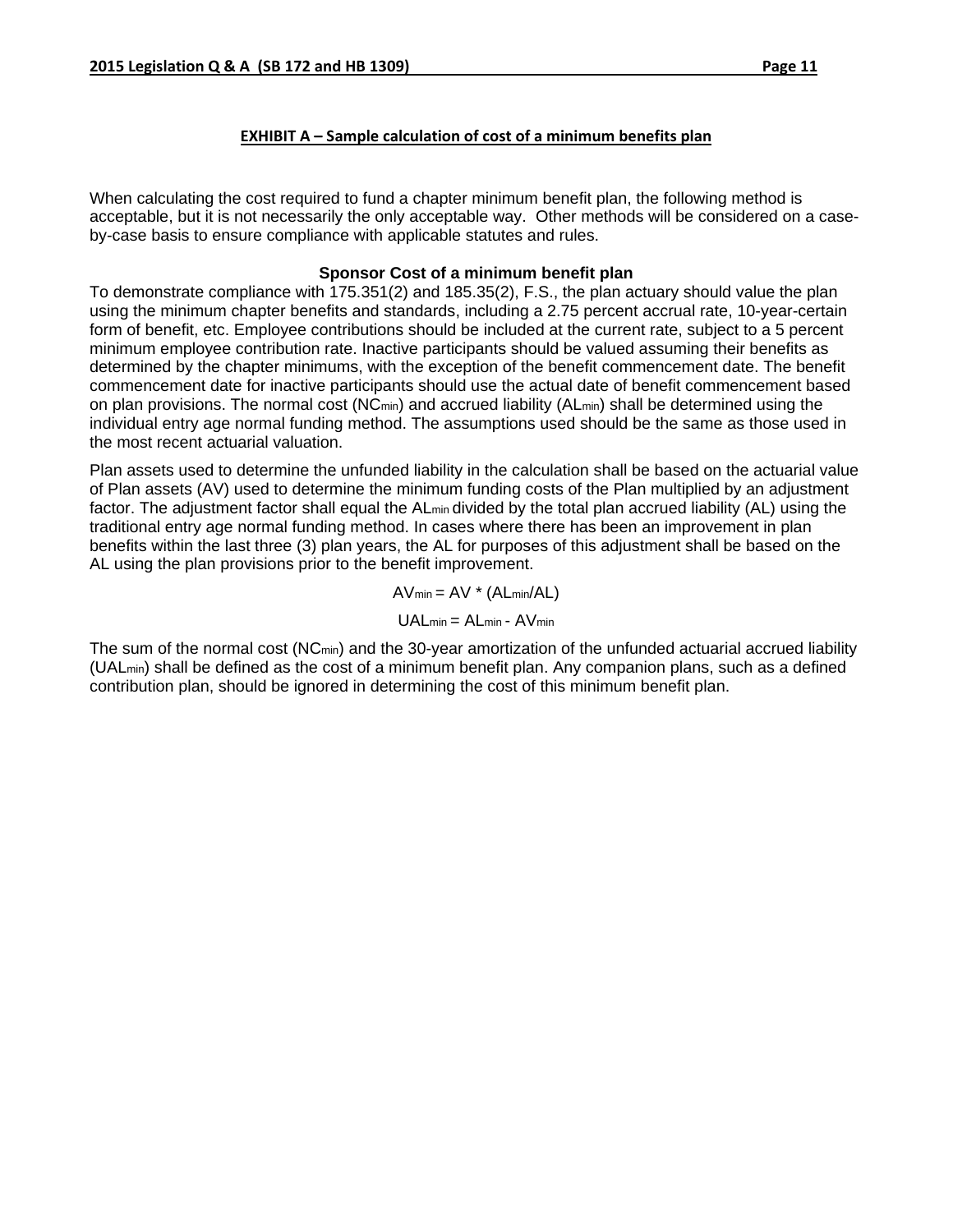|           | <b>BENEFIT ELEMENT</b>                                     | <b>Chapter 175 - Firefighters</b><br><b>Minimum Benefits</b>                                                                                      | <b>Chapter 185- Police Officers</b><br><b>Minimum Benefits</b> |
|-----------|------------------------------------------------------------|---------------------------------------------------------------------------------------------------------------------------------------------------|----------------------------------------------------------------|
| А.        | <b>NORMAL RETIREMENT</b>                                   |                                                                                                                                                   |                                                                |
|           | 1. Eligibility:                                            |                                                                                                                                                   |                                                                |
|           | Age                                                        | Age 55 w/10; or 52 w/25 years'<br>service                                                                                                         | Same                                                           |
|           | <b>Military Service</b>                                    | 5 year limit, must return within 1<br>year. No contribution required.                                                                             | Same                                                           |
|           | 2. Amount of Benefit:                                      | 2.75% per year of service.                                                                                                                        | Same                                                           |
|           | 3. Average Final Compensation:                             | For full-time, the best 5 of the last<br>10 years; for volunteers, the<br>greater of the average of the 10<br>best years or the career average.   | Best 5 of last 10 years.                                       |
|           | 4. Compensation:                                           | Fixed monthly remuneration                                                                                                                        | Total cash remuneration                                        |
|           | 5. Vesting Rights:                                         | 10 years.                                                                                                                                         | Same                                                           |
|           | 6. Normal Form                                             | Life or 10 years Certain.                                                                                                                         | Same                                                           |
|           | Payment Options:                                           | 1. Life Annuity                                                                                                                                   | Same                                                           |
|           |                                                            | 2. Joint & Survivor                                                                                                                               | Same                                                           |
|           |                                                            | 3. Other, at discretion of Board of<br>Trustees.                                                                                                  | Same                                                           |
|           | 7.<br><b>Relation to Social Security:</b>                  | None                                                                                                                                              | Same                                                           |
| <b>B.</b> | <b>EARLY RETIREMENT</b>                                    | Age 50 with 10 years' service.<br>Adjusted, reduced 3% for each<br>year member's age at retirement is<br>under member's normal retirement<br>age. | Same                                                           |
| C.        | <b>DEFERRED RETIREMENT</b><br><b>OPTION PROGRAM (DROP)</b> | None                                                                                                                                              | Same                                                           |
|           | <b>Compulsory Retirement:</b>                              | None                                                                                                                                              | Same                                                           |
|           | Relation to Social Security:                               | None                                                                                                                                              | Same                                                           |
| D.        | <b>DISABILITY BENEFITS</b>                                 |                                                                                                                                                   |                                                                |
|           | 1. In-Line-Of-Duty:                                        |                                                                                                                                                   |                                                                |
|           | a. Eligibility:                                            | Day one coverage.                                                                                                                                 | Same                                                           |

### **Exhibit B – Brief summary of chapter minimum benefits**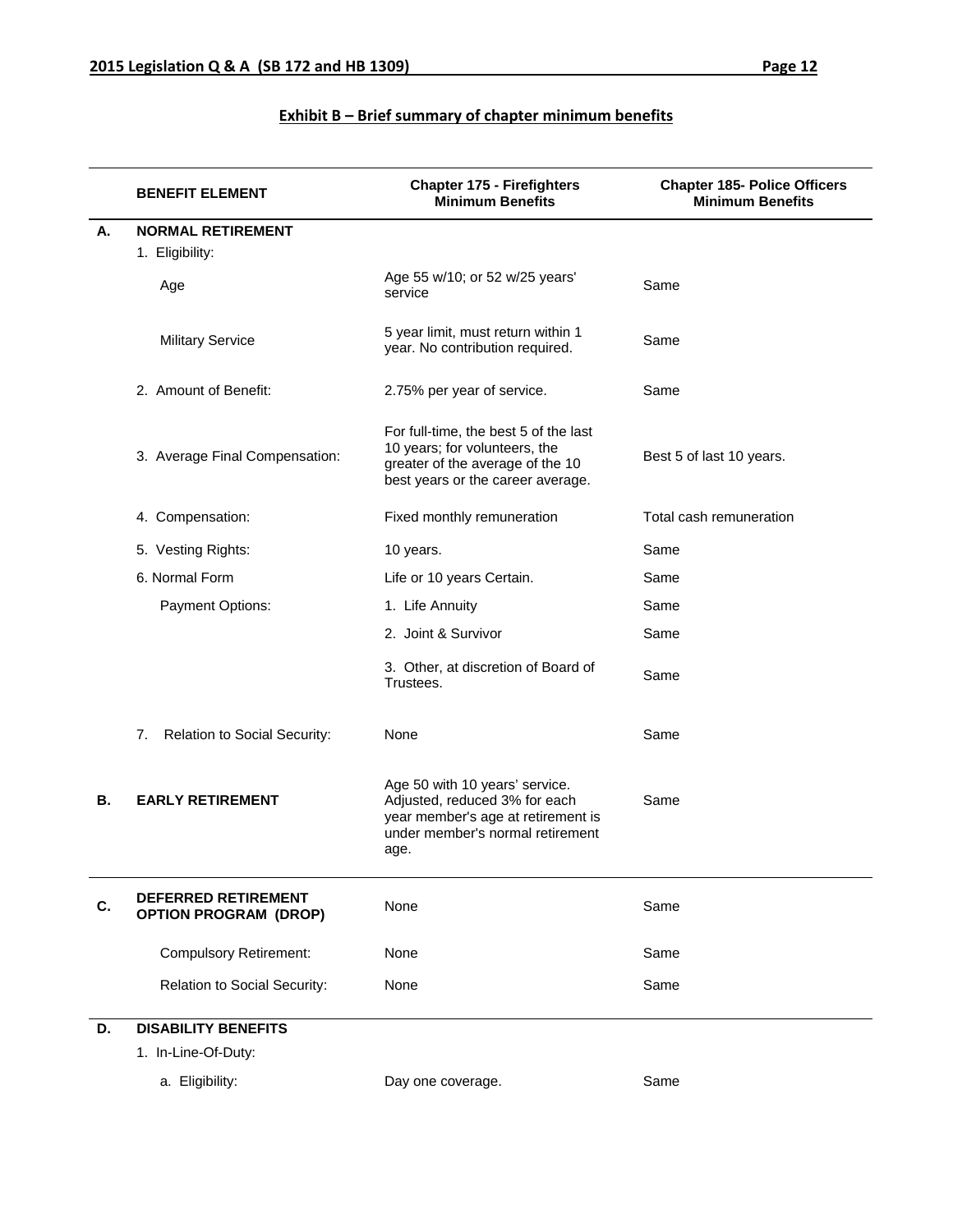| b. Type of Disability: | Total & Permanent: cannot render<br>useful service as a firefighter.                                     | Total & Permanent; cannot render<br>useful service as a police officer.      |
|------------------------|----------------------------------------------------------------------------------------------------------|------------------------------------------------------------------------------|
| c. Type of Benefit:    |                                                                                                          |                                                                              |
| $(1)$ Amount:          | 2% per year of AFC                                                                                       | Same                                                                         |
| (2) Minimum:           | Not less than 42% of AMC                                                                                 | Same                                                                         |
| (3) Maximum:           | Accrued benefit, if more than 42%.                                                                       | Same                                                                         |
| (4) Duration:          | Life with 120 months certain, or<br>member may choose optional<br>forms.                                 | Same                                                                         |
| (5) Survivor Benefits: | 1. Balance, if any, of 120<br>payments.                                                                  | Same                                                                         |
|                        | 2. If optional form selected by<br>retiree, then payments continue to<br>beneficiary for their lifetime. | Same                                                                         |
| 2. Non-Line-Of-Duty:   |                                                                                                          |                                                                              |
| a. Eligibility:        | 10 years of contributing service.                                                                        | Same                                                                         |
| b. Type of Disability: | Total and permanent; cannot<br>render useful service as a<br>firefighter.                                | Total and permanent; cannot<br>render useful service as a police<br>officer. |
| c. Type of Benefit:    |                                                                                                          |                                                                              |
| (1) Amount             | Same as "In-Line-Of-Duty"                                                                                | Same                                                                         |
| (2) Minimum            | Not less than 25% of AMC.                                                                                | Same                                                                         |
| (3) Maximum            | Accrued benefit, if more than 25%<br>of AMC.                                                             | Same                                                                         |
| (4) Duration           | Same as "In-Line-Of-Duty"                                                                                | Same                                                                         |
| (5) Survivor Benefits: | Same as "In-Line-Of-Duty"                                                                                | Same                                                                         |

#### **E. DEATH BENEFITS**

1. Before Retirement:

a. In-line-of-duty:

(1 ) Lump Sum:

|                          | (a) 100% refund of employee<br>contribution without interest.                                                                                                                                  | Same |
|--------------------------|------------------------------------------------------------------------------------------------------------------------------------------------------------------------------------------------|------|
|                          | (b) If insurance purchased, larger<br>of employees contributions or<br>policy death benefits.                                                                                                  | Same |
| (2) Survivor Benefits    | If a member has at least 10 years<br>of contributing service, the<br>beneficiary is entitled to the<br>benefits otherwise payable to the<br>officer at the early or normal<br>retirement date. | Same |
| b. Non-service-incurred: |                                                                                                                                                                                                |      |

(1 ) Lump Sum: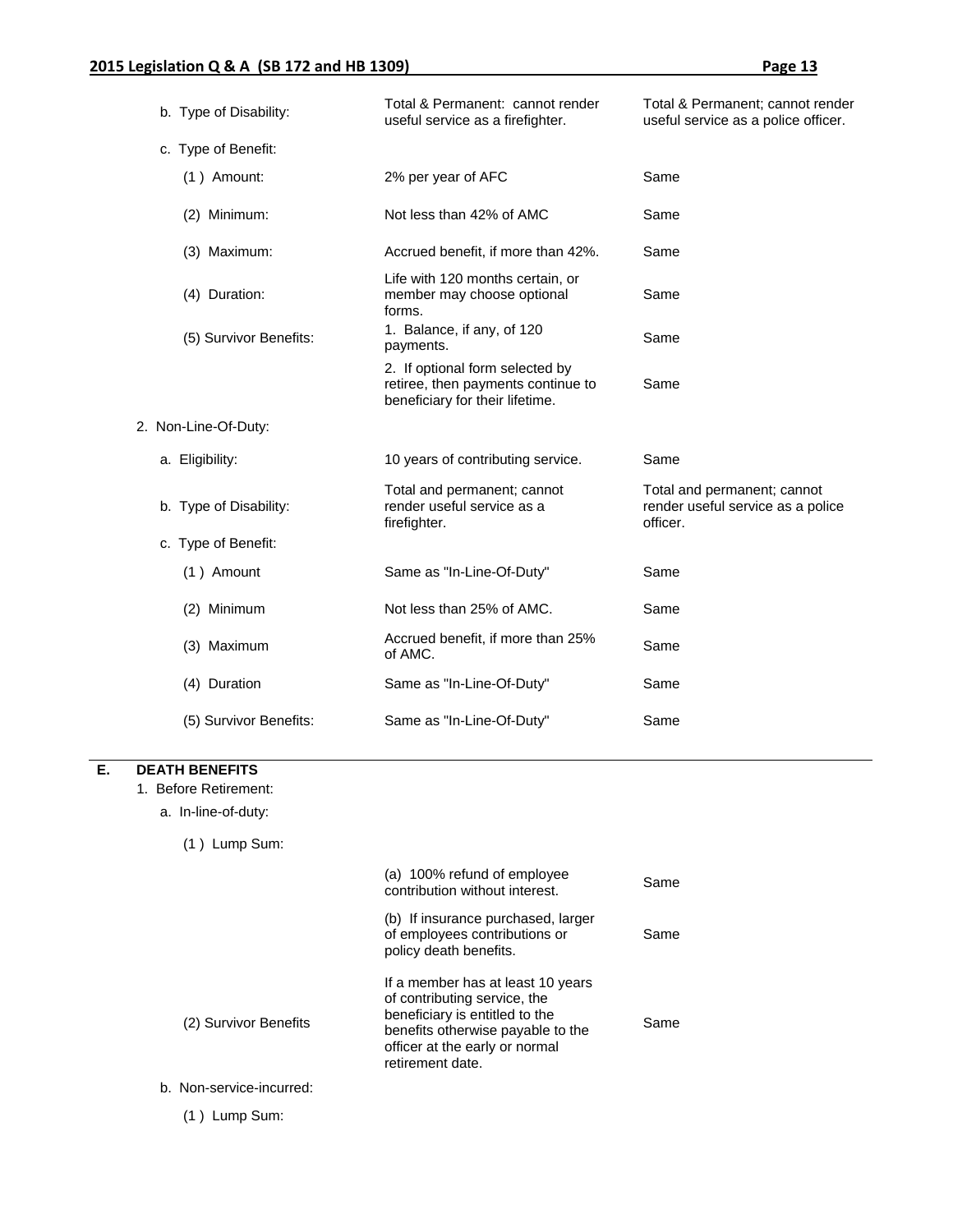|    |                                                      | (a) 100% refund of employee<br>contribution without interest.                                                                                                                                  | Same |
|----|------------------------------------------------------|------------------------------------------------------------------------------------------------------------------------------------------------------------------------------------------------|------|
|    |                                                      | (b) If insurance purchased, larger<br>of employee contribution or policy<br>death benefits.                                                                                                    | Same |
|    | (2) Survivor Benefit:                                | If a member has at least 10 years<br>of contributing service, the<br>beneficiary is entitled to the<br>benefits otherwise payable to the<br>officer at the early or normal<br>retirement date. | Same |
|    | 2. After Retirement:                                 |                                                                                                                                                                                                |      |
|    | a. Lump Sum                                          | None                                                                                                                                                                                           | Same |
|    | b. Survivor's Benefit                                |                                                                                                                                                                                                |      |
|    |                                                      | i. Balance, if any, of 120 payments<br>to beneficiary under normal form.                                                                                                                       | Same |
|    |                                                      | ii. In accordance with option, if<br>elected, for the lifetime of the<br>beneficiary.                                                                                                          | Same |
| F. | <b>COST OF LIVING INCREASE</b>                       | None                                                                                                                                                                                           | Same |
| G. |                                                      | Trust funds may be established by<br>payment to the fund of an amount<br>equivalent to one-half of the net                                                                                     | Same |
|    | <b>HEALTH INSURANCE SUBSIDY</b>                      | increase over the previous tax year<br>in the premium tax funds                                                                                                                                |      |
| Η. | <b>SEPARATION (OR</b><br><b>WITHDRAWAL) BENEFITS</b> |                                                                                                                                                                                                |      |
|    |                                                      | 1. 100% refund of employee's<br>contribution, without interest, less<br>any benefits paid. No further<br>benefits payable.                                                                     | Same |
|    |                                                      | 2. After 10 years' service, may<br>leave accrued contributions in fund<br>and upon attaining age 50, may<br>retire at the actuarial equivalent of<br>amount of such retirement income.         | Same |
|    |                                                      | 3. May leave contributions in fund<br>for up to five years pending rehire.<br>Will receive credit for all years of<br>service.                                                                 | Same |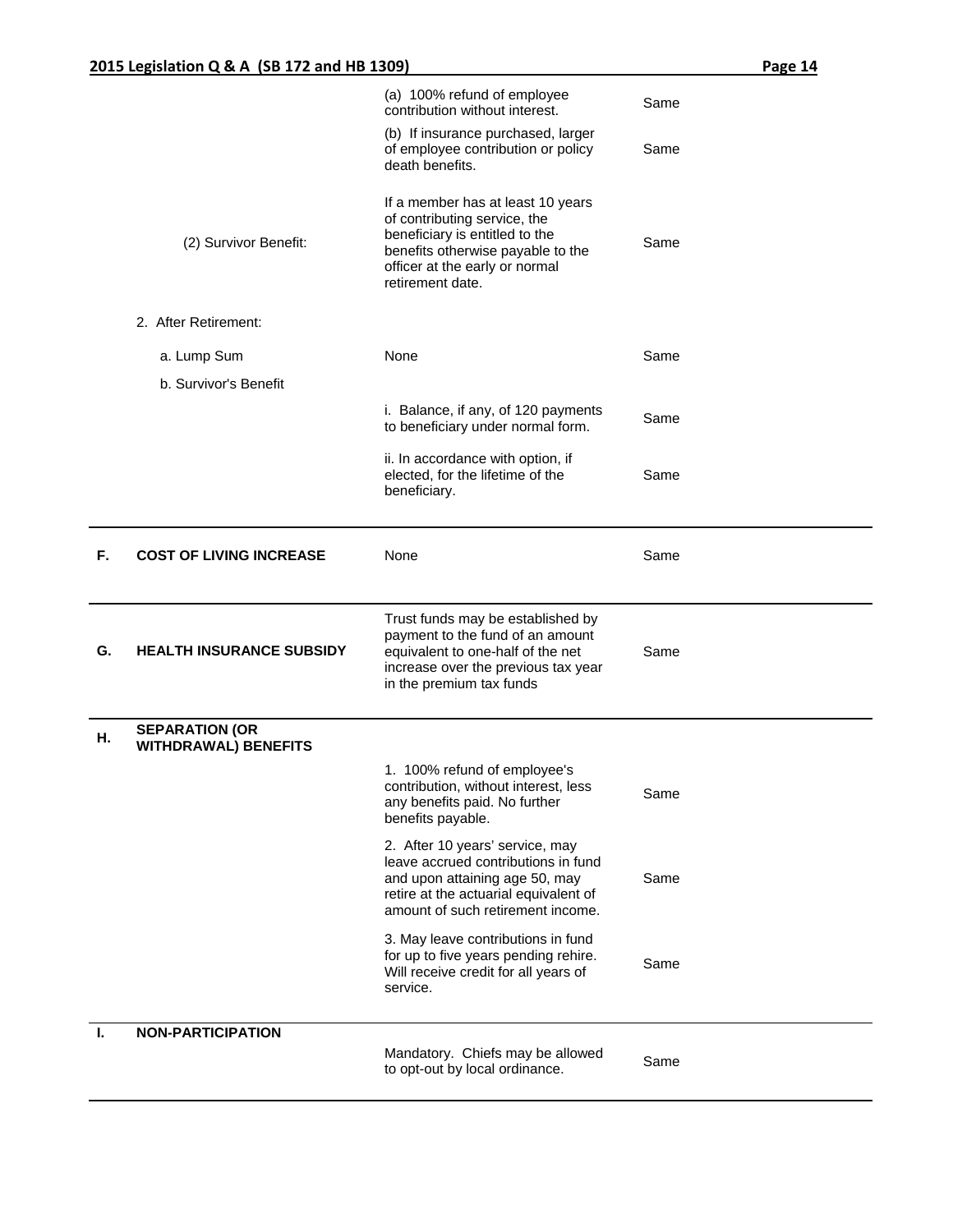| J. | <b>CONTRIBUTIONS TO</b><br><b>RETIREMENT FUND</b> |                                                                                                                                                                                                                   |                                                                                                                                                                                                                                                         |
|----|---------------------------------------------------|-------------------------------------------------------------------------------------------------------------------------------------------------------------------------------------------------------------------|---------------------------------------------------------------------------------------------------------------------------------------------------------------------------------------------------------------------------------------------------------|
|    | 1. By Employee:                                   | 5% of Salary. (Minimum of 1/2 of<br>$1\%$ ).                                                                                                                                                                      | Same                                                                                                                                                                                                                                                    |
|    | 2. By Employer                                    | By city, or other sources, an<br>amount necessary to pay the<br>normal cost and fund the actuarial<br>deficiency over a 40 year basis.                                                                            | Same                                                                                                                                                                                                                                                    |
|    | 3. By Others                                      |                                                                                                                                                                                                                   |                                                                                                                                                                                                                                                         |
|    |                                                   | a. The State contributes 1.85% of<br>gross premiums collected on<br>property insurance covering<br>property within the corporate limits<br>of the municipality or boundaries of<br>the fire control district.     | a. The State contributes 0.85% of<br>gross premiums collected on<br>automobile, burglary and theft,<br>glass, and fidelity bonds covering<br>property within the corporate limits<br>of the municipality or boundaries of<br>the fire control district. |
|    |                                                   | b. Fine and forfeitures.                                                                                                                                                                                          | Same                                                                                                                                                                                                                                                    |
|    |                                                   | c. Gifts, bequest and devises.                                                                                                                                                                                    | Same                                                                                                                                                                                                                                                    |
|    |                                                   | d. All accretions to the fund.                                                                                                                                                                                    | Same                                                                                                                                                                                                                                                    |
| Κ. | <b>INVESTMENT RIGHTS OF</b><br><b>BOARD</b>       |                                                                                                                                                                                                                   |                                                                                                                                                                                                                                                         |
|    |                                                   | 1. Annuity and life Insurance.                                                                                                                                                                                    | Same                                                                                                                                                                                                                                                    |
|    |                                                   | a. Purchase annuity of life<br>insurance contracts in amounts<br>sufficient to provide, in whole or in<br>part, the benefits to which all<br>participants shall be entitled.                                      | Same                                                                                                                                                                                                                                                    |
|    |                                                   | 2. Bonds                                                                                                                                                                                                          |                                                                                                                                                                                                                                                         |
|    |                                                   | a. Any obligation guarantee by U.S.<br>Government.                                                                                                                                                                | Same                                                                                                                                                                                                                                                    |
|    |                                                   | b. Bonds issued by the State of<br>Israel.                                                                                                                                                                        | Same                                                                                                                                                                                                                                                    |
|    |                                                   | c. Up to 25% of plan assets in<br>foreign securities.                                                                                                                                                             |                                                                                                                                                                                                                                                         |
|    |                                                   | 3. Banks:                                                                                                                                                                                                         | Same                                                                                                                                                                                                                                                    |
|    |                                                   | a. Time & savings accounts of a<br>national bank, or                                                                                                                                                              | Same                                                                                                                                                                                                                                                    |
|    |                                                   | b. State bank insured by the Bank<br>Insurance Fund, or;                                                                                                                                                          | Same                                                                                                                                                                                                                                                    |
|    |                                                   | c. Any savings & loan association<br>insured by the Savings Association<br>Insurance Fund administered by<br>the FDIC or chartered Credit Union,<br>insured by the National Credit<br>Union Share Insurance Fund. | Same                                                                                                                                                                                                                                                    |